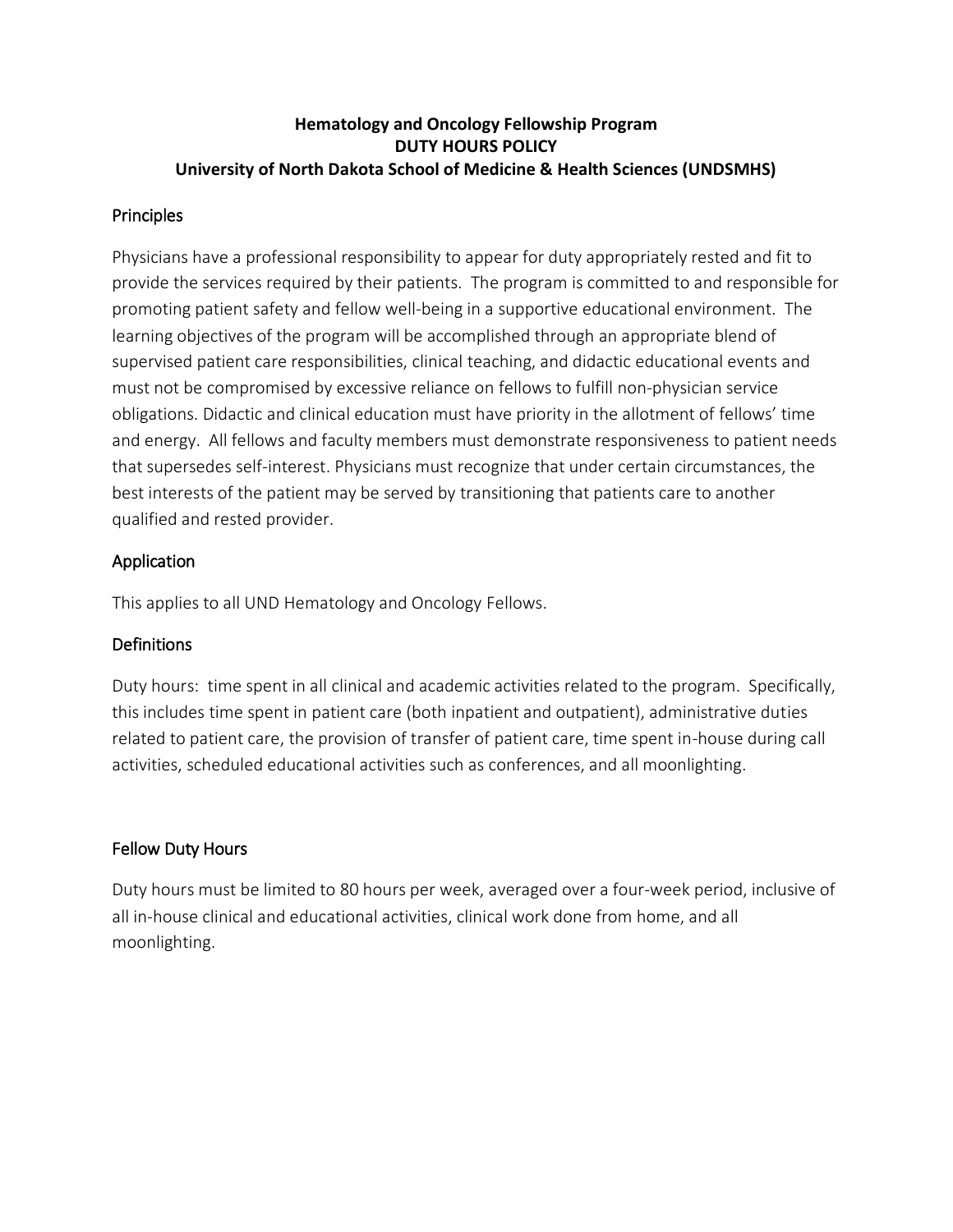# Mandatory Time Free of Duty

Fellows must be scheduled for a minimum of one day in seven free of clinical work and required education (when averaged over four weeks). At-home call cannot be assigned on these free days.

Fellows must have at least 14 hours free of clinical work and education after 24 hours of inhouse call.

Fellows should have eight hours off between scheduled clinical work and education periods.

There may be circumstances when fellows choose to stay to care for their patients or return to the hospital with fewer than eight hours free of clinical experience and education. This must occur within the context of the 80-hour and one-day-off-in-seven requirements.

# Maximum Duty Period Length

Clinical and educational work periods for fellows must not exceed twenty-four (24) hours of continuous scheduled clinical assignments.

- A. Up to four (4) hours of additional time may be used for activities related to patient safety, such as providing effective transitions of care, and/or fellow education.
- B. Additional patient care responsibilities must not be assigned to a fellow during this time.

# Clinical and Educational Work Hour Exceptions

In rare circumstances, after handing off all other responsibilities, a fellow, on their own initiative, may elect to remain or return to the clinical site in the following circumstances:

- A. To continue to provide care to a single severely ill or unstable patient.
- B. To provide humanistic attention to the needs of a patient or family.
- C. To attend unique educational events.

These additional hours of care or education will be counted toward the 80-hour weekly limit.

# Moonlighting

Fellows (F1) are prohibited from moonlighting. Fellows (F2 and F-3) may be approved if it does not interfere with the ability of the fellow to achieve the goals and objectives of the educational program, and must not interfere with the fellow's fitness for work nor compromise patient safety with program director approval documents per policy.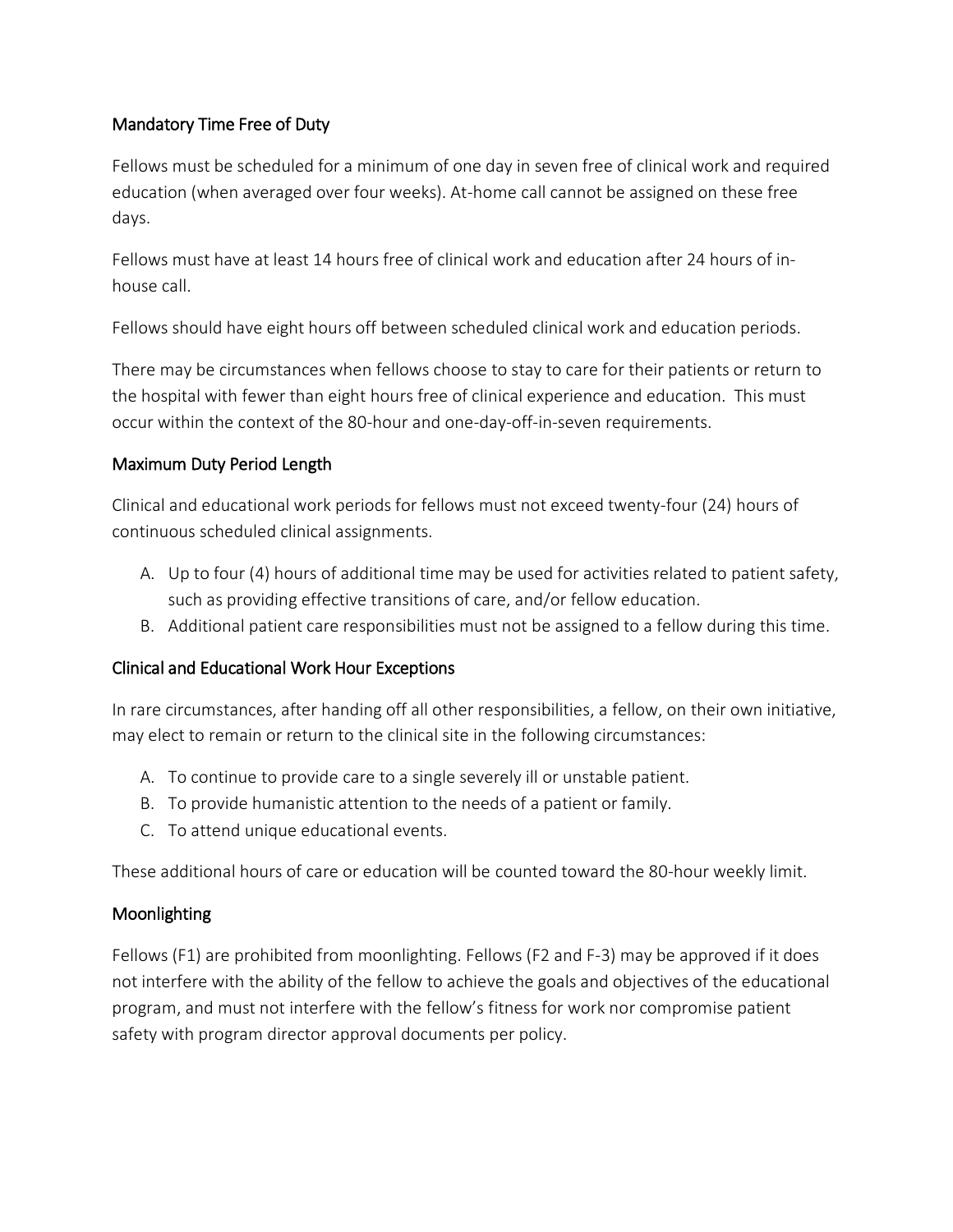# Maximum In-House On-Call Frequency

Fellows must be scheduled for in-house call no more frequently than every-third-night (when averaged over a four-week period).

# At Home Call

Time spent on patient care activities by fellows on at-home call must count toward the 80-hour maximum weekly limit. The frequency of at-home call is not subject to the every third-night limitation, but must satisfy the requirement for one day in seven free of clinical work and education, when averaged over four weeks.

At-home must not be so frequent or taxing as to preclude rest or reasonable personal time for each fellow.

Fellows are permitted to return to the hospital while on at home call to provide direct care for new or established patients. These hours of inpatient care must be included in the 80-hour maximum weekly limit.

# Implementation

Fellows are required to report work hours on a weekly basis in MEDHUB.

Work hours and time off are monitored by the program director who will implement schedule adjustments as necessary to stay within the maximum of 80 hrs/week (averaged over 4 weeks), and a minimum of 24 consecutive hours off out of 7 days (averaged over 4 weeks).

Fellows must notify the director if they or other fellows are requested or pressured to work in excess of the duty hour limitations.

The director will immediately notify the DIO of any duty hour violations.

It is the fellow's responsibility to ensure that he/she leave work at the assigned and call back up in a timely manner if necessary.

Any fellow recognizing an issue in adhering to the duty hours limit is to contact the program director or site director immediately before a violation occurs.